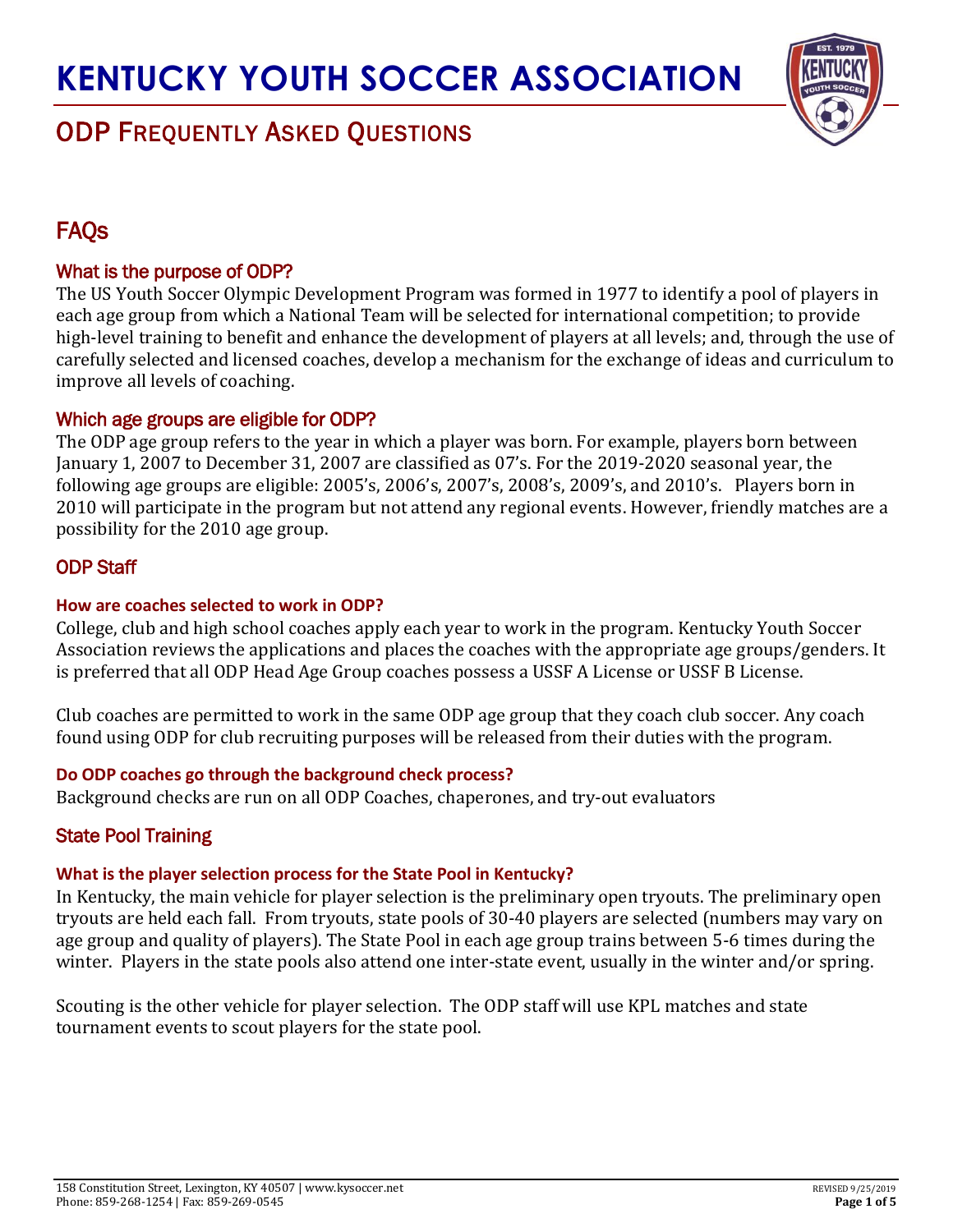

# ODP FREQUENTLY ASKED QUESTIONS

### **Can players be cut from the State Pool after tryouts are complete?**

In all the age groups, players selected to the state pool are eligible to participate in all training and events until the sub regional event in June. In the five oldest age groups, the state pools will be cut down to state teams of 16- 18 players (plus alternates) in June to take one team to camp.

#### **Can players be added to the State Pool after tryouts are over?**

Players can be added under the following circumstances:

- immediately after the state tryouts,
- once the state pools are announced,
- Club Directors of Coaching who feel very strongly that the Evaluators missed a quality player can contact the Director of Player Development.

The player(s) in question may be invited to an ODP training session for an additional evaluation or a staff coach may be sent to watch the player in a club game. If the staff deems the player should be in the state pool, the player may be added. Club DOC's are encouraged to contact the Director of Player Development immediately after tryouts. The longer they wait, the less likely the player being added. Other scenarios that may warrant a player being added to the pool are:

- Player moving into KY after the tryouts.
- Player missing the tryouts due to injury or requested an alternate try-out
- Player identified by State, Regional, or National staff coach after the tryouts through the scouting network.

Players identified after the preliminary tryouts are only added to the state pool if they are in the top half of the pool and only with approval by the Director of Player Development. ODP at the state level has an obligation to identify the best players and put them in front of the regional staff. This is a key component of the program.

Kentucky Youth Soccer Association Director of Player Development reserves the right to add a player at any time to the state pool, squad or team.

## **Will there be specific training for Goalkeepers?**

During try-outs and the outdoor pool training sessions, players who specialize in playing as a Goalkeeper will receive specific training for this position. There may be some sessions where they will be integrated with the team from the beginning.

#### **What happens if your child has a conflict with their club and an ODP event?**

Special thanks are extended to the club coaches who encourage their players to participate in the ODP process. Through their efforts, these coaches are participants in the ODP process and the development of their players. These coaches have the best interest of their players in mind and have enough confidence in their own ability to allow their players to be trained by other coaches to reach their potential. Although ODP takes precedence by law, the program tries not to conflict with regularly scheduled outdoor league play; high school soccer season, State Cup games, US Youth Soccer National Championship Series Midwest Regional Championships and National Championship games, US Youth Soccer and US Soccer regional and national ODP events.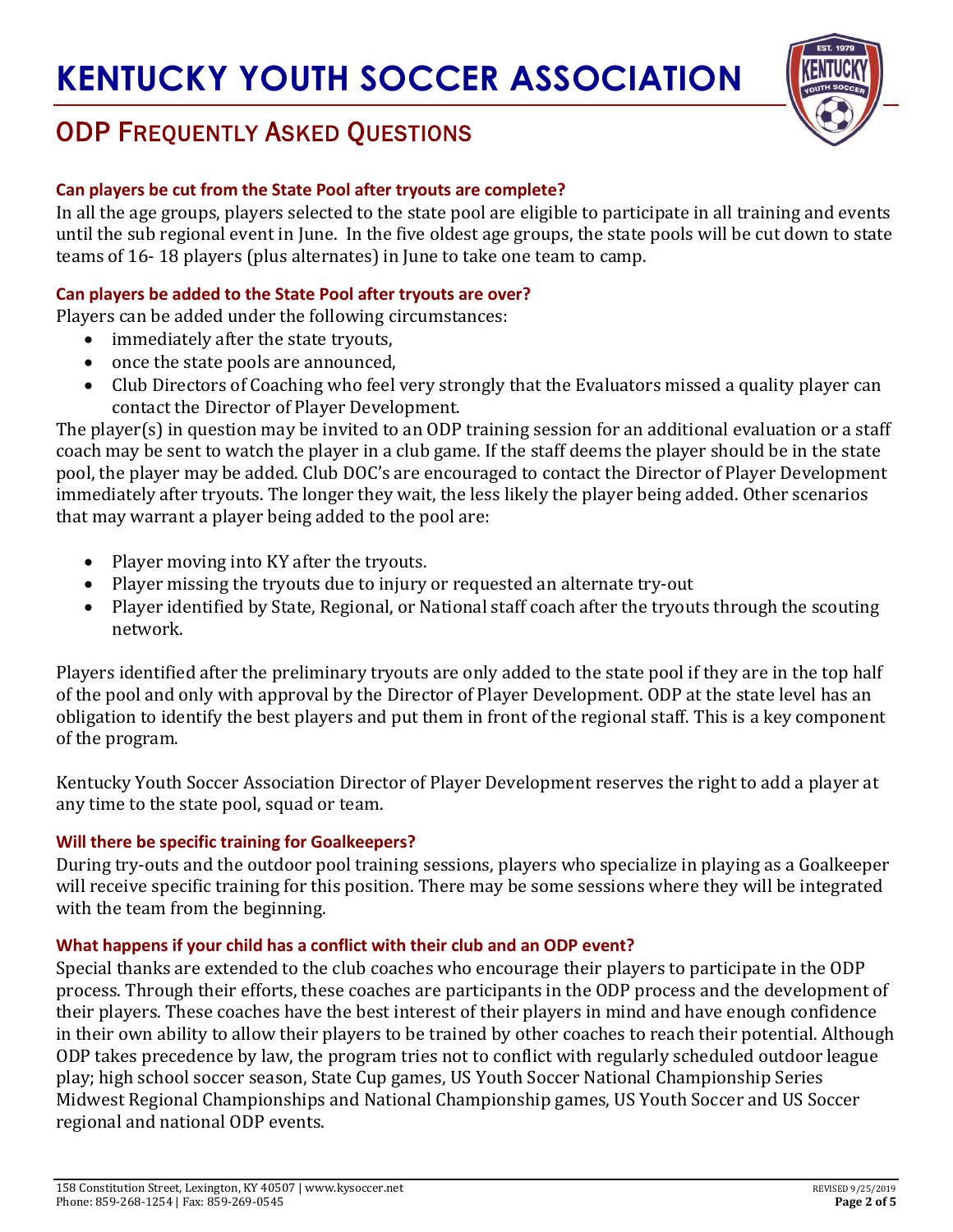

# ODP FREQUENTLY ASKED QUESTIONS

We respect that clubs may have to schedule tournaments during our events. Due to the short amount of time that the state coaches are allocated to work with these players, it is preferred that they attend the ODP event. Player are expected to make the decision on whether they attend the event with their club or with ODP. The decision will be respected and in return we expect every final decision made by the Kentucky Youth Soccer Association state staff to be respected as well. The child that attends all the scheduled events has a better opportunity of being selected for the final team as they will have the opportunity to be evaluated by staff more than those players missing sessions. An attendance record will be kept.

If your child is not attending the ODP event you must contact the Director of Player Development.

## ODP Region Camp

#### **What is a Region?**

US Soccer split the country into 4 regions for administrative and logistical purposes. The four regions are the East Region, Midwest Region, South Region, and The West Region. Each region comprises 12-14 states. Kentucky is in the Midwest Region.

#### **When is Regional ID Camp usually held?**

Region Camp is usually held in early July. There are separate camps for males and females, each at a different location. Since there are 4-5 age groups to evaluate, the camp is organized into 5 day-long sessions, with each session accommodating one or two age groups. At the end of the 5-day camp, a region pool is selected.

At the Region III Fall (October) Meeting, the dates for region camp for the following summer are set and, shortly after, are posted on our web site.

#### **What is the player selection process at the Region Level?**

At region camp, players play against other states and are evaluated for selection into the region pool. At the end of camp, a region pool of 40-50 players is selected. In the months after camp, region teams of 16- 18 players will be selected in each age group to participate in national camps, inter-regional events, and/or international trips. The national staff coaches attend these events and evaluate players for inclusion into national pools. Please refer to the section on region camp below for more details on camp format and regional selection process.

To provide some perspective here, since each region selects a similarly sized pool, when a player is selected for the region pool, he/she is considered in the top 120-160 players in the country in his/her age group. Once a player is selected for a region team, he/she is now considered in the top 60-70 players in the country.

#### **What is the role of the Region Staff?**

The region head coach appoints age group coaches and support staff. Each age group has a head coach, a couple of assistant coaches, a goalkeeper coach and additional staff coaches. At region camp, each staff coach is assigned to work with one or two state teams for the duration of the 5-day session. The region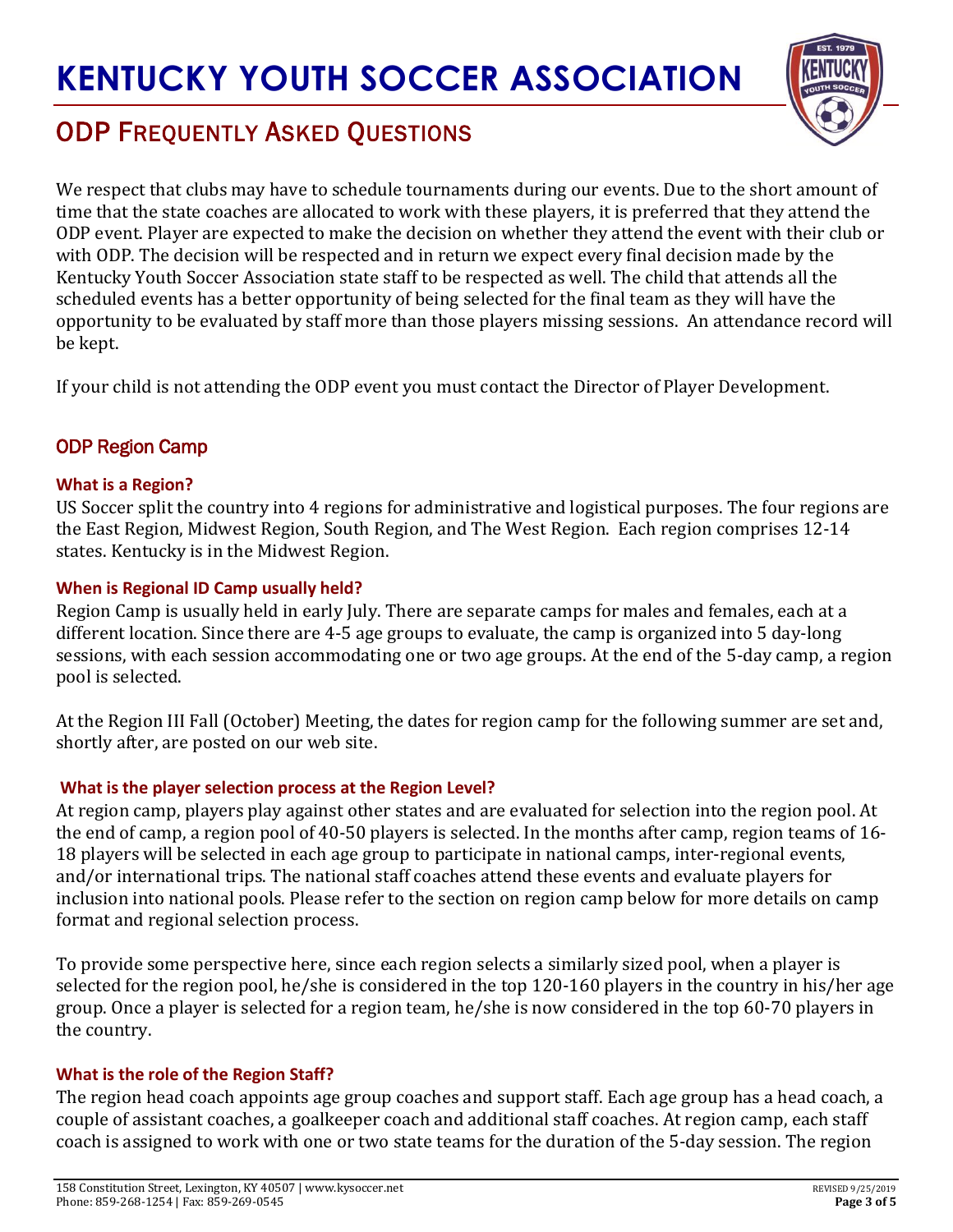

# ODP FREQUENTLY ASKED QUESTIONS

staff coach trains the assigned state teams, observes them in games and gets to know all the players by the end of the session. Each night, after the games are played, the region staff meets to discuss the players. Each staff coach announces which players from their own assigned team were impressive and from this, a preliminary list of potential pool players is created. This process is repeated each night and the list evolves based on players' performances with their states and in the nightly pool games. As the week rolls, some players are dropped and some are added, based on performance. The region staff holds one last meeting after the last game to finalize the pool.

The age group head coach is not assigned to any state teams. They are free to move from game to game which allows them to focus on the players recommended by the staff at the nightly meetings.

### **What player qualities are the Region Staff Looking for?**

Just as at the state tryouts, quality first touch is the most important technical indicator of skill. Can the player control the ball with one touch, or does he/she need multiple touches to bring the ball under control? Does the player get away from pressure with first touch or does he/she get into trouble because of a poor touch? This is closely related to the 'speed of play' at the elite level. The better the players, the higher the speed of play. For players to survive at the higher levels speed of play, they must have a good first touch.

The speed of play at the region pool level is much higher than at the state level and requires players to think quicker and control the ball quicker. Since players at this level are physically and mentally sharper, they anticipate and close on the ball quickly, which means players have to execute their moves in tight areas, often surrounded by multiple opponents who pounce on every poor touch.

Another important attribute is what is referred to as 'quick feet', i.e. the ability to change direction on a dime and shift weight from one foot to the other and evade challenges with quick foot movements. This is, in the long run, an indicator of soccer specific athleticism which is more important than sheer size. As players mature at varying rates, size eventually evens out. But someone with 'quick feet' will always have an advantage and is more likely to develop into an 'explosive' player, which is so vital at the elite level.

Athleticism becomes very important at the highest-level once players mature physically. It is no longer possible to just rely on superior skill without speed, strength and power, since all the players are highly skilled. The better athletes ally their physical attributes to their skill to rise to the top.

Lastly, 'soccer smarts' is also evaluated at the region level. Decisions on the ball and off the ball are scrutinized. Being able to 'read the game' and understand what kind of pass is needed, how to keep the ball under pressure, where to position oneself, how to help the team maintain a good team shape in attack and in defense, when to support the ball from behind and when to make runs ahead of the ball. These problem-solving abilities separate the state level player from the region level player.

## **How many players from Kentucky typically are selected to attend the Region ID Camp?**

Typically, anywhere from 3-6 players per age group are selected to attend the ID Camp.